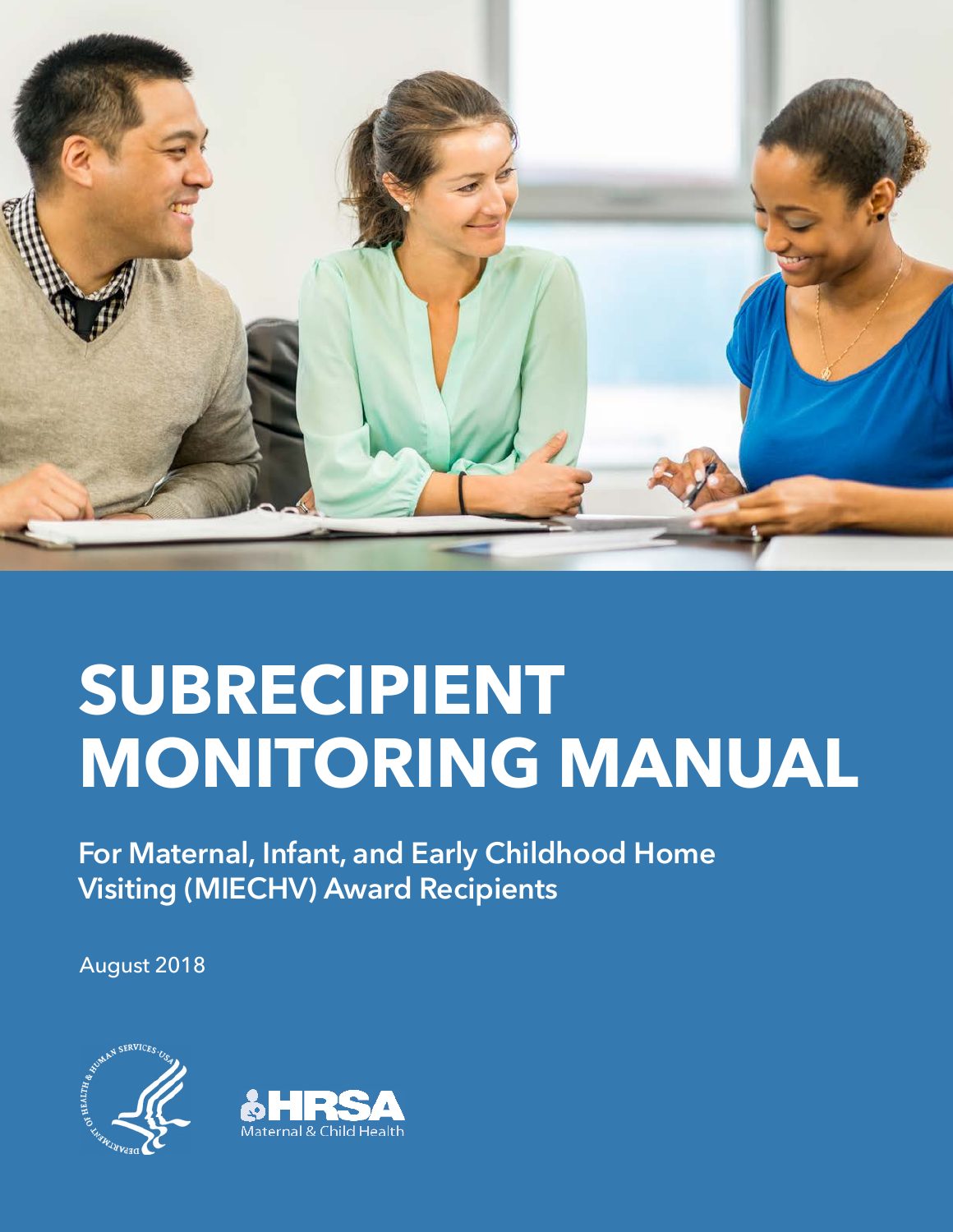# **Contents**

This document was prepared for the U.S. Department of Health and Human Services (HHS), Health Resources and Services Administration (HRSA), by Education Development Center, under HRSA contract number HHSH250201600001C.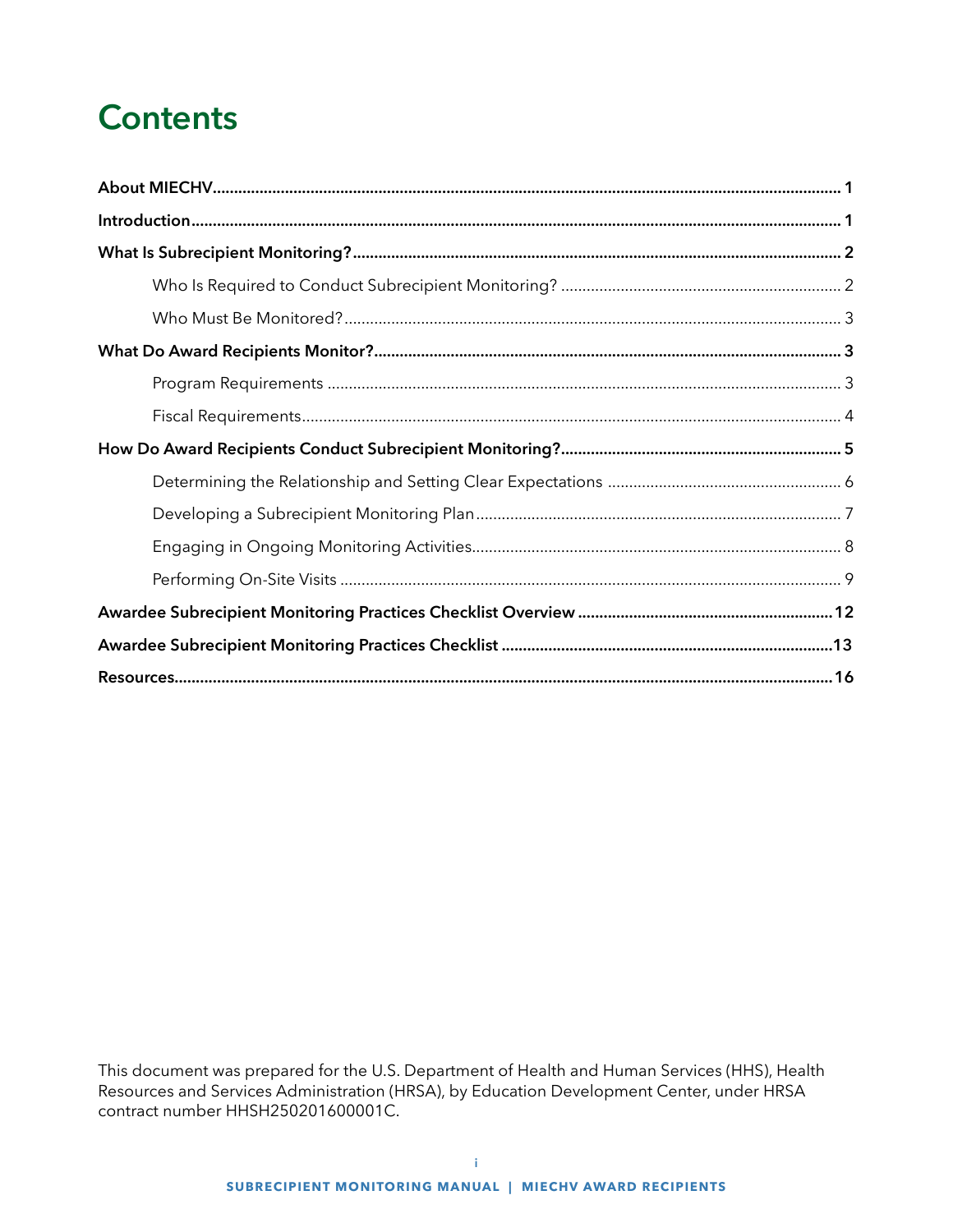# <span id="page-2-0"></span>**About MIECHV**

The Maternal, Infant, and Early Childhood Home Visiting Program (MIECHV) supports voluntary, evidence-based home visiting services for at-risk pregnant women and parents with young children up to kindergarten entry. The MIECHV Program builds upon decades of scientific research showing that home visits by a nurse, social worker, early childhood educator, or other trained professional during pregnancy and in the first years of a child's life improve the lives of children and families by preventing child abuse and neglect, supporting positive parenting, improving maternal and child health, and promoting child development and school readiness. States, territories, and tribal entities receive funding through the MIECHV Program, and have the flexibility to select home visiting service delivery models that best meet state and local needs. The MIECHV Program is administered by the Health Resources and Services Administration (HRSA) in partnership with the Administration for Children and Families (ACF).

# **Introduction**

The states, territories, and nonprofit organizations that receive federal funds to administer the MIECHV Program, known as award recipients, are responsible for overseeing the fiscal and program activities of the local agencies funded to carry out the MIECHV Program.

In accordance with Uniform Administrative Requirements, Cost Principles, and Audit Requirements for HHS Awards. 45 Code of Federal Regulations (CFR) Part 75, award recipients must:

- Effectively manage all subrecipients of MIECHV funding to ensure successful performance of the MIECHV Program
- Execute subrecipient agreements that incorporate all requirements for pass-through entities outlined in 45 CFR 75.352
- Develop and execute a subrecipient monitoring plan that meets all applicable federal requirements and supports high-quality subrecipient monitoring
- Conduct ongoing monitoring and oversight of subrecipients to, among other things, ensure (a) enrollment and retention of eligible families in home visiting services in at-risk communities, (b) implementation of home visiting models with fidelity, and (c) proper expenditure of funds

The *Manual*:

- **•** Defines subrecipient monitoring
- **•** Describes required aspects of subrecipient monitoring
- Helps awardees determine if an entity is a subrecipient or a contractor
- Describes what must be monitored
- Outlines a process for monitoring subrecipients, including the development and implementation of a subrecipient monitoring plan
- Incorporates examples of best practices for subrecipient monitoring
- **•** Includes a checklist of monitoring practices that may assist award recipients in determining if subrecipient monitoring plans, policies, and procedures include all required elements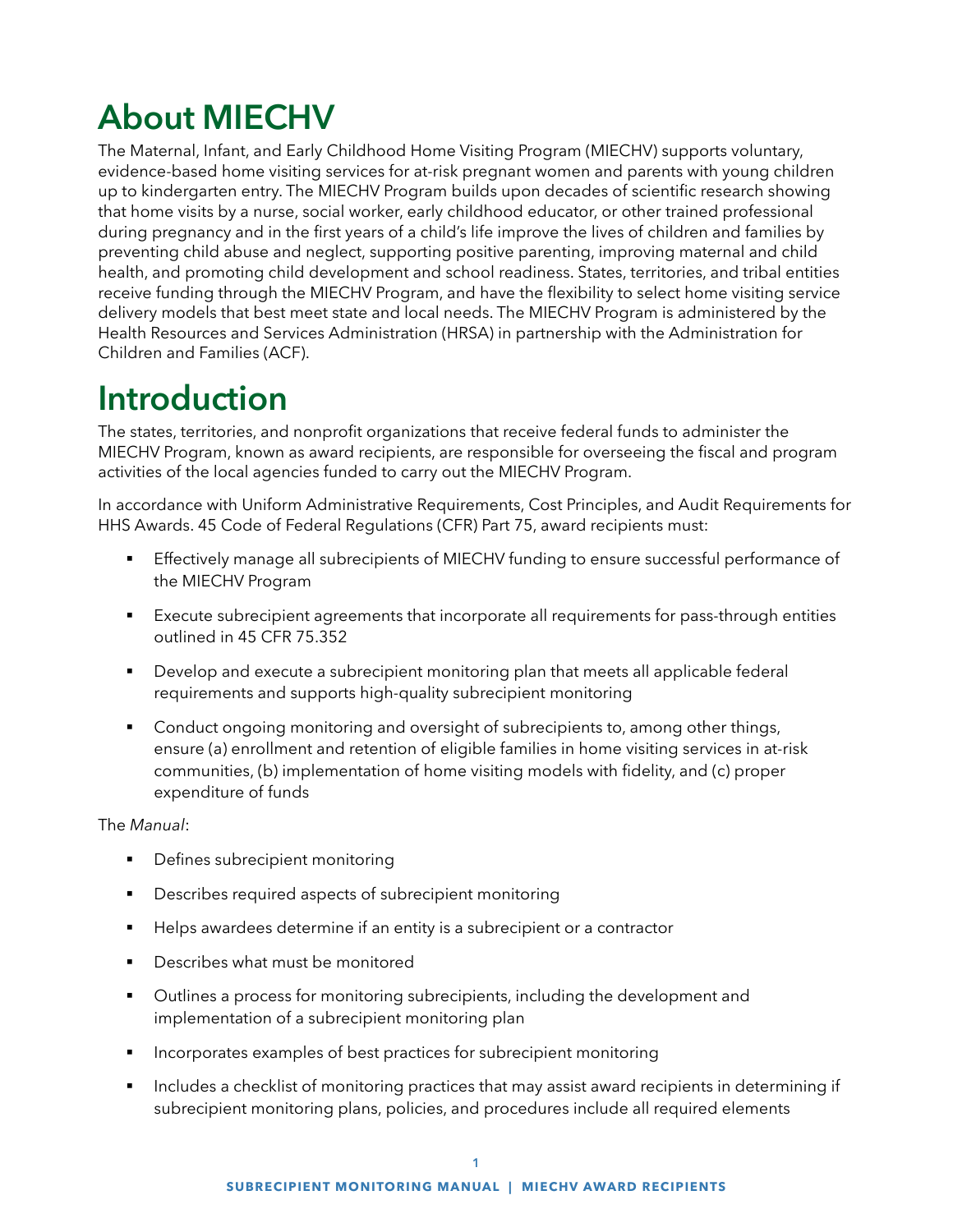#### **Key Definitions**

<span id="page-3-0"></span>A **"recipient"** is an entity that receives a federal award directly from a federal awarding agency to carry out an activity under a federal program. It usually refers to, but is not limited to, nonfederal entities. Recipients are also referred to as "grantees," "awardees," and "award recipients."

**"Pass-through entity"** refers to a nonfederal entity that provides a subaward to a subrecipient to carry out part of a federal program.

The **"subrecipient"** is a nonfederal entity that receives a subaward from a pass-through entity to carry out part of a federal program.

A **"nonfederal entity"** (NFE) is a state, local government, Indian Tribe, institution of higher education, or nonprofit organization that carries out a federal award as a recipient or subrecipient. Both recipients and subrecipients are nonfederal entities.

#### **Who are not subrecipients?**

- **Vendors**
- Dealers, distributors, merchants, or other sellers providing goods or services that are required for the conduct of the program

#### **Sources:**

[45 CFR 75 Uniform Administrative](https://www.ecfr.gov/cgi-bin/text-idx?SID=fe0b41c4580a28aab0c2f6ce73ef1179&node=pt45.1.75&rgn=div5)  [Requirements, Cost Principles, and](https://www.ecfr.gov/cgi-bin/text-idx?SID=fe0b41c4580a28aab0c2f6ce73ef1179&node=pt45.1.75&rgn=div5)  [Audit Requirements for Federal](https://www.ecfr.gov/cgi-bin/text-idx?SID=fe0b41c4580a28aab0c2f6ce73ef1179&node=pt45.1.75&rgn=div5)  [Awards](https://www.ecfr.gov/cgi-bin/text-idx?SID=fe0b41c4580a28aab0c2f6ce73ef1179&node=pt45.1.75&rgn=div5)

[HHS Grants Policy Statement](https://www.hhs.gov/sites/default/files/grants/grants/policies-regulations/hhsgps107.pdf)

MIECHV award recipients may also find the *Manual* useful in:

- Informing awardee staff about requirements for subrecipient monitoring
- Helping subrecipients understand the monitoring process and their role in being monitored

# **What Is Subrecipient Monitoring?**

Subrecipient monitoring is a mechanism for overseeing the stewardship of federal funds for MIECHV Programs by verifying that funds are spent as mandated by MIECHV legislation and post-award requirements under 45 CFR Part 75 and in accordance with all applicable regulations. Subrecipient monitoring also ensures that programs offered by local implementing agencies (LIAs) are of high quality and meet the needs of eligible families, and that LIAs are demonstrating improvement on legislated benchmarks and performance measures.

Subrecipient monitoring activities must ensure that subrecipients:

- Comply with federal statutes and regulations
- Comply with terms and conditions of the subaward
- Use funds for authorized purposes
- Spend their award dollars in ways that are allowable, allocable, and reasonable

### **Who Is Required to Conduct Subrecipient Monitoring?**

When an award recipient provides a subaward to another nonfederal entity to carry out part of a federal program, the award recipient becomes a pass-through entity. As pass-through entities, MIECHV program award recipients are responsible for the stewardship of the federal funds they pass along to their subrecipients. Within the MIECHV Program, award recipients engage with LIAs as subrecipients responsible for providing home visiting services as part of the federal award. Award recipients must have written policies and procedures for procurement and competition, for determining the qualifications of organizations, and for selecting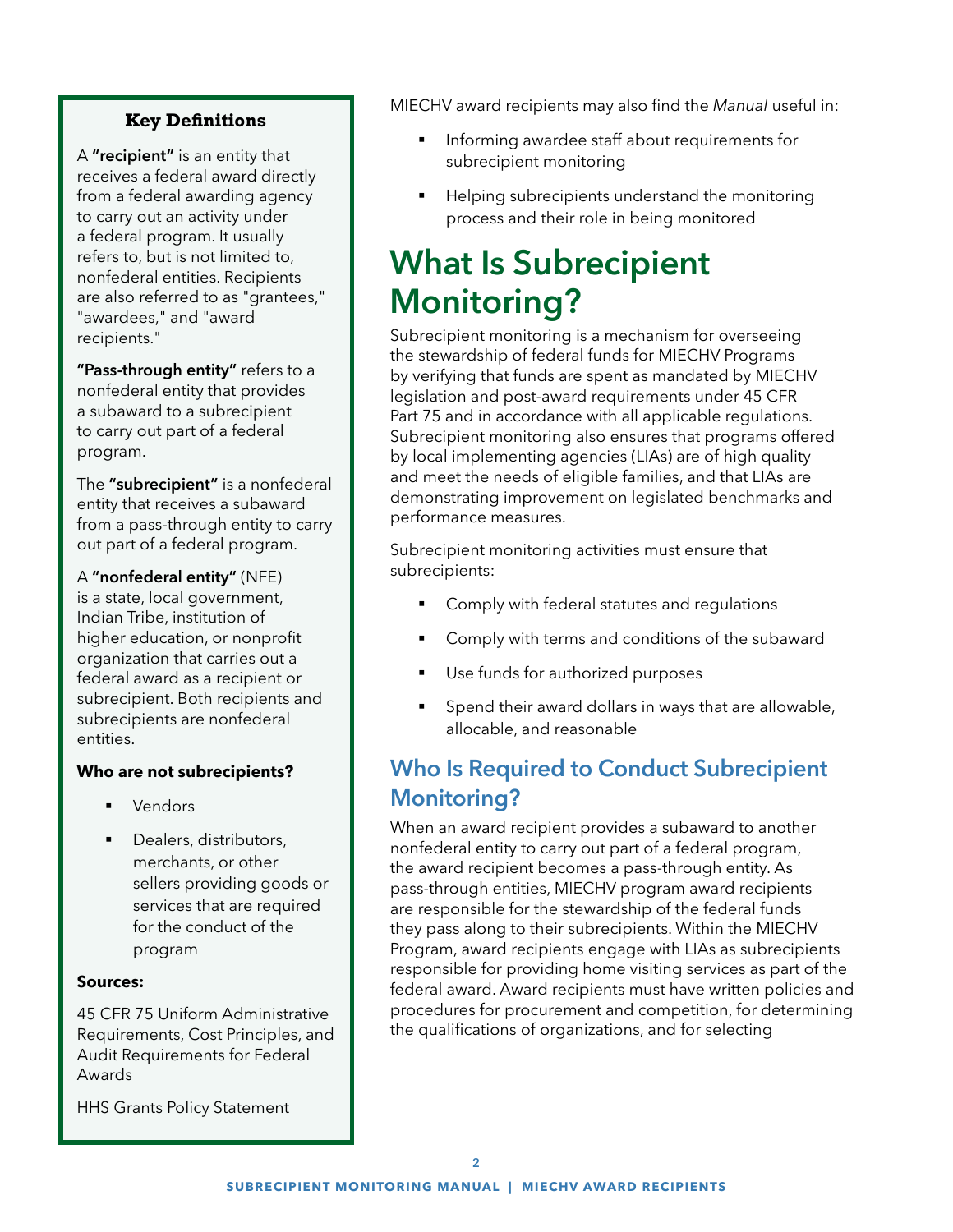<span id="page-4-0"></span>subrecipients. They must have signed and dated written agreements with all entities selected to be subrecipients. Agreements must clearly define the nature of services to be provided, cost structures, and methods of service delivery. Awardees must also state that subrecipients will adhere to MIECHV Program and federal requirements.

### **Who Must Be Monitored?**

MIECHV award recipients, as pass-through entities, are required to determine if the legal agreement with another nonfederal entity for disbursement of MIECHV funds establishes the party receiving the funds as a subrecipient or a contractor.

Figure 1 below lists the characteristics of subrecipients and contractors, and describes their relationship with award recipients. Award recipients must monitor entities that qualify as subrecipients. Entities that are characterized as contractors are not subject to subrecipient monitoring.

#### **Figure 1**

| <b>Subrecipient-Federal Assistance</b>                   | <b>Contractor-Procurement</b>                          |  |  |
|----------------------------------------------------------|--------------------------------------------------------|--|--|
| Relationship                                             | Relationship                                           |  |  |
| (Subject to Subrecipient Monitoring)                     | (Not Subject to Subrecipient Monitoring)               |  |  |
| • Determines who is eligible to receive what federal     | • Provides goods and services within normal business   |  |  |
| assistance                                               | operations                                             |  |  |
| • Has performance measured in relation to whether        | • Provides similar goods or services to many different |  |  |
| objectives of a Federal program were met                 | purchasers                                             |  |  |
| • Is responsible for making programmatic decisions       | • Normally operates in a competitive environment       |  |  |
| • Adheres to applicable Federal program requirements     | Provides goods or services that are ancillary to the   |  |  |
| specified in the Federal award                           | operation of the federal program                       |  |  |
| • Uses federal funds to carry out a program for a public | Is not subject to federal program compliance           |  |  |
| purpose specified in the legislation                     | requirements                                           |  |  |

Source: 45 CFR 75.351

The substance of the relationship is more important than the form of the agreement. If an award recipient defines agreements as contracts but the substance behind the agreement meets the definition of a subaward, the nonfederal entity receiving the funds is a subrecipient and is subject to subrecipient monitoring.

# **What Do Award Recipients Monitor?**

### **Program Requirements**

Award recipients are required to monitor subrecipients for compliance with federal requirements and performance expectations. To fulfill these requirements, award recipients review how subrecipients implement aspects of program implementation related to:

Prioritizing high-risk populations identified in the legislation for enrollment in home visiting services, taking into account the staffing, community resources, and other requirements to operate at least one approved model of home visiting and demonstrate improvements for eligible families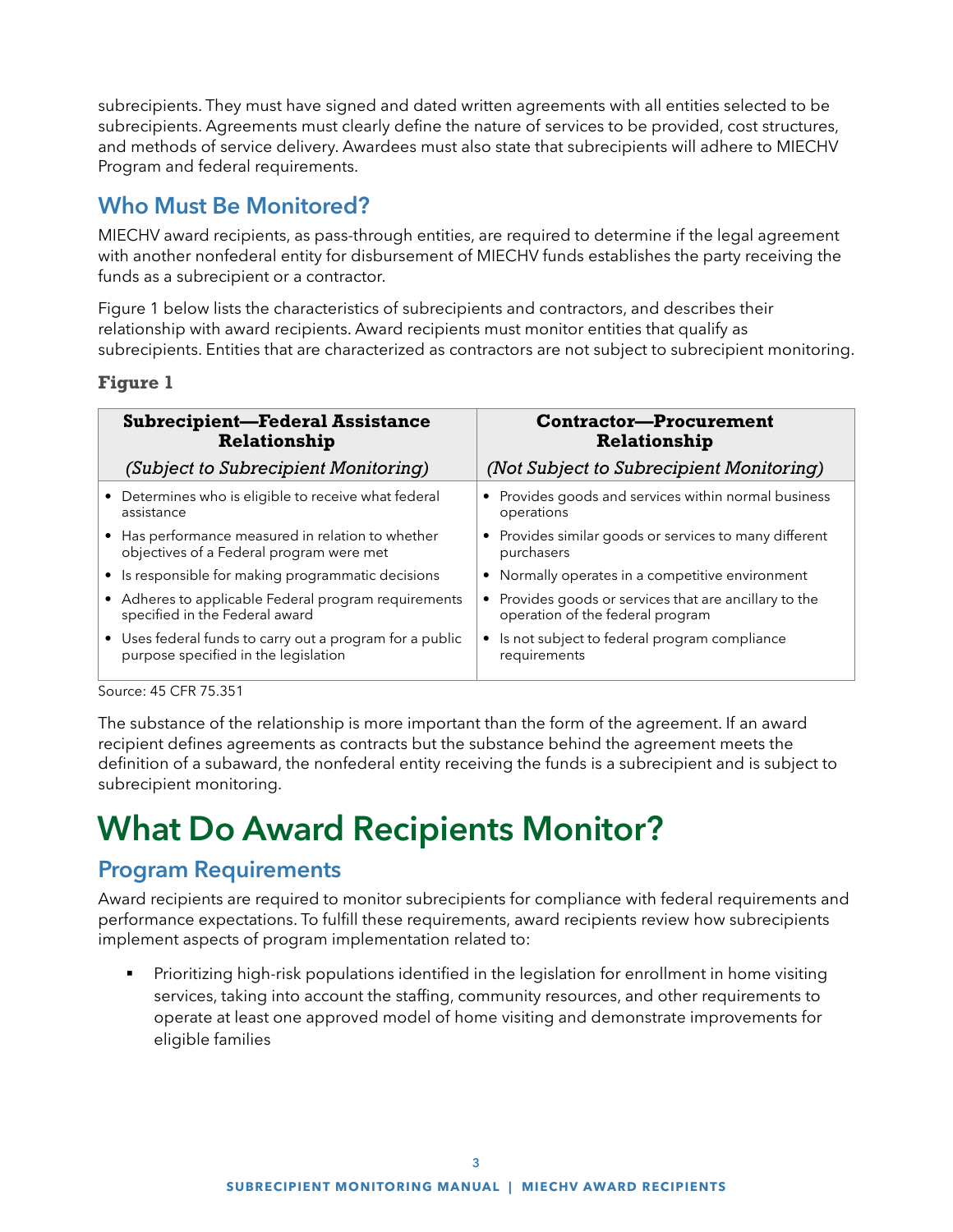- <span id="page-5-0"></span>Implementing Continuous Quality Improvement (CQI)
- Fullfilling performance measurement activities in accordance with HRSA-approved plans
- Reporting on key indicators associated with healthy development of children including systems outcome measures in the MIECHV performance measures
- **•** Filling caseloads of family slots that could potentially be enrolled at any given time if the program were operating with a full complement of hired and trained home visitors
- Recruiting and retaining participants, including attrition rate and enrollment of eligible families
- **•** Collaborating with early childhood partners
- Collecting and reporting on data that show contractual requirements have been met and that accurate and complete data have been submitted for required annual and quarterly reports
- **•** Developing and implementing policies and procedures that ensure the effective provision of reflective supervision program-wide with fidelity to the model(s) implemented
- **•** Following with fidelity an approved evidence-based home visiting service delivery model

### **Fiscal Requirements**

Fiscal monitoring ensures compliance with Uniform Administrative Requirements, Cost Principles, and Audit Requirements for HHS Awards (45 CFR 75). To this end, award recipients review the following of each subrecipient:

- Written fiscal policies and procedures for such elements as internal controls, accounts payable, purchasing, and reimbursements for travel and other expenses
- Documentation of expenditures to enable the award recipient to determine:
	- » Whether the subrecipient reconciles budgeted expenditures to actual expenditures
	- » Whether costs are allowable, reasonable, and allocable

#### **Important Documents**

The following documents provide the federal program and fiscal requirements—uniform Administrative Requirements from the Department of Health and Human Services (HHS) and the Health Resources and Services Administration (HRSA).

- Cost Principles, and Audit [Requirements for HHS](https://www.gpo.gov/fdsys/pkg/CFR-2002-title45-vol1/content-detail.html)  [Awards](https://www.gpo.gov/fdsys/pkg/CFR-2002-title45-vol1/content-detail.html) (45 CFR 75); 45 CFR 75.351, 45 CFR 75.352, and 45 CFR 75.521
- **HHS Grants Policy** [Statement](https://www.hrsa.gov/sites/default/files/grants/hhsgrantspolicy.pdf)
- **•** Federal Funding [Accountability and](https://www.gpo.gov/fdsys/pkg/PLAW-109publ282/pdf/PLAW-109publ282.pdf)  [Transparency Act of 2006](https://www.gpo.gov/fdsys/pkg/PLAW-109publ282/pdf/PLAW-109publ282.pdf)  [\(Pub. L. 109–282\)](https://www.gpo.gov/fdsys/pkg/PLAW-109publ282/pdf/PLAW-109publ282.pdf)
- **HRSA's Notice of** [Funding Opportunity](https://www.grants.gov/view-opportunity.html?oppId=280143)  [announcements](https://www.grants.gov/view-opportunity.html?oppId=280143) (NOFO)
- Notice of Award (NOA)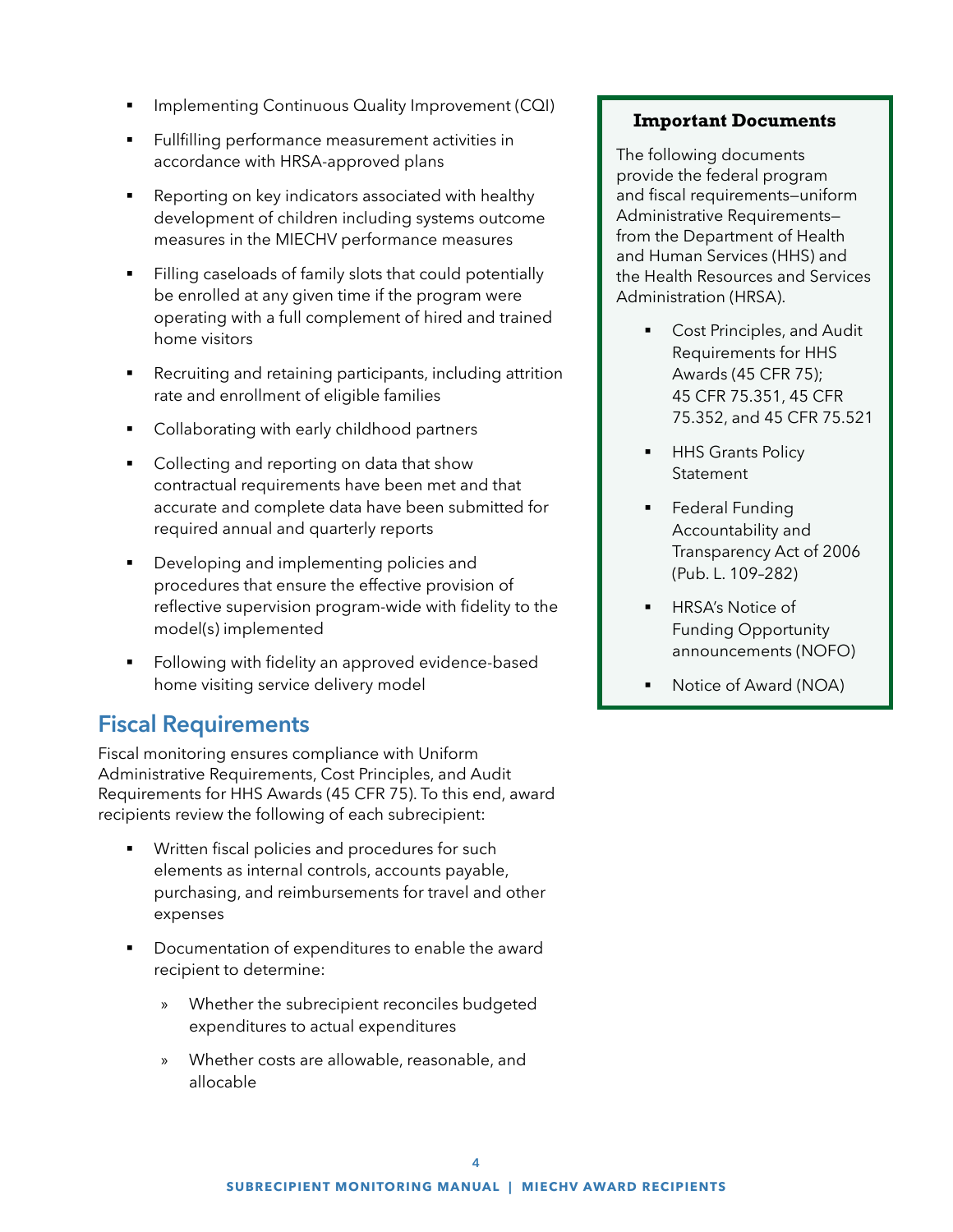- <span id="page-6-0"></span>» Whether expenses are supported by clear, complete, and detailed documentation
- » Whether the subrecipient has followed the rules about limiting funds to support direct medical, dental, mental health, or legal services
- Single Audit Report (if applicable), conducted annually by an independent accounting firm in compliance with 45 CFR 75.500–521; or other audit, review, financial statements, or corrective action plan for any fiscal or other audit findings
- Records of employee time and effort, including:
	- » Assurances that employees are tracking actual time spent on MIECHV rather than just reporting budgeted hours per day
	- » Allocations of operating and/or other costs for employees who are not funded 100 percent by this program
- System for Award Management (SAM) registration for all subrecipients to ensure they have an active account with accurate information and are eligible to receive federal funding
- Timeliness of fiscal reporting
- Adherence to the federal record retention policy

# **How Do Award Recipients Conduct Subrecipient Monitoring?**

"Effective monitoring of MIECHV subrecipients by recipients includes on-site reviews, audits, and other forms of program monitoring and oversight that optimize enrollment and retention of eligible families in home visiting services in at-risk communities and ensure implementation of home visiting models with fidelity and proper expenditures of funds." 1 The process for subrecipient monitoring includes the following:

Determining relationships and setting clear expectations for subrecipients

#### **Subrecipient Monitoring Tip**

The key to successful monitoring is documentation.

- Have documented policies and procedures for monitoring.
- Maintain a file on each subrecipient.
- **Schedule, perform, and** document on-site visits, including fiscal reviews.
- Document findings and corrective actions.
- Maintain all monitoring records for a minimum of three years after the submission of the final (accepted) Federal Financial Report (FFR).

<sup>1</sup> U.S. Department of Health and Human Services, Health Resources and Services Administration. (n.d.). *Maternal, Infant, and Early Childhood Home Visiting Program—Formula*. Funding Opportunity Number: HRSA-18-091, p. 9.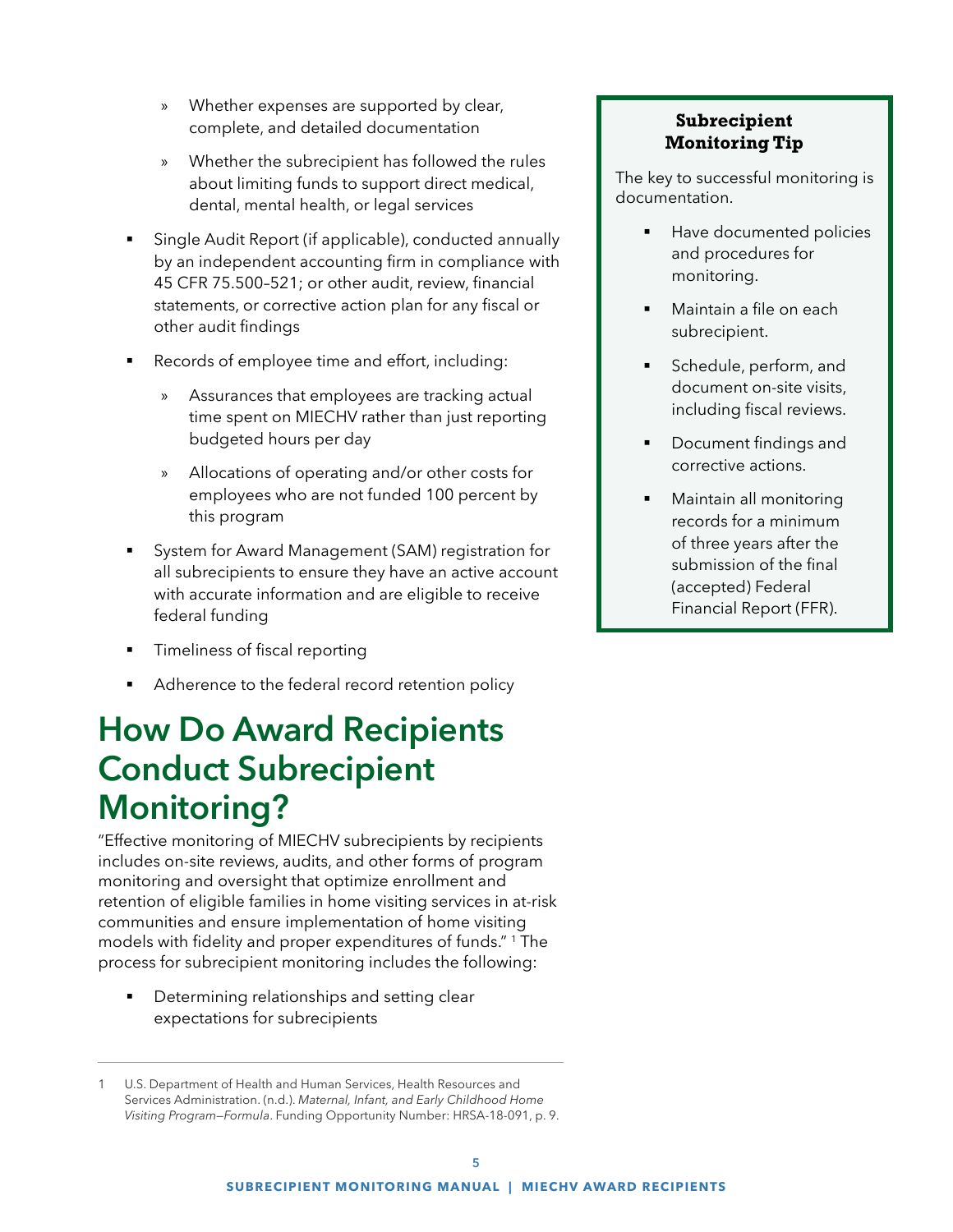- <span id="page-7-0"></span>Developing a subrecipient monitoring plan that includes establishing a monitoring team with the capacity to carry out the process
- Engaging in ongoing monitoring activities in accordance with the subrecipient monitoring plan
- Performing on-site visits
- Documenting findings established through ongoing monitoring and on-site visits, and monitoring for satisfactory corrective action

### **Determining the Relationship and Setting Clear Expectations**

The first step in monitoring a subrecipient involves determining whether or not the entity being considered qualifies as a subrecipient. If it does, then the award recipient must ensure that the subaward contains all the requirements for pass-through entities that are specified in [45 CFR 75.352.](https://www.govregs.com/regulations/expand/title45_chapterA_part75_subpartD_subjgrp28_section75.352#title45_chapterA_part75_subpartD_subjgrp28_section75.352) If the subaward is greater than \$25,000 the award recipient uses this information to report to the [Federal Subaward](https://www.fsrs.gov/)  [Reporting System](https://www.fsrs.gov/) (FSRS), as required by the [Federal Funding](https://www.grants.gov/web/grants/learn-grants/grant-policies/ffata-act-2006.html)  [Accountability and Transparency Act](https://www.grants.gov/web/grants/learn-grants/grant-policies/ffata-act-2006.html) (FFATA). The FFATA Subaward Reporting System—FSRS.gov—is the system that allows grant award and contract award recipients to electronically report their subaward activity.

In addition to making sure that executed agreements with subrecipients incorporate all elements of 45 CFR 75.352, the award recipient must clearly specify in the executed agreement with the LIA any additional reporting requirements that are particular to the relevant state, territory, or nonprofit organization.

To ensure the successful execution of a subaward, award recipients should provide training to subrecipients on how to adhere to federal statutes and regulations.

Award recipients should also include in the training the terms and conditions of the subaward and make clear to subrecipients that they must permit the award recipient to access their records and financial statements when needed.

#### **MIECHV Awardee Examples**

» **Arkansas** provides subrecipients with a document called "Performance-Based Deliverable Information," which spells out required deliverables and how they will be monitored, describes key elements of acceptable performance, and lists completion dates.

#### **FFATA Requirements**

- Recipients must report information for each subaward of \$25,000 or more.
- Recipients must report in the FFATA award-reporting system.
- Reports must be filed by the end of the month following the month in which the recipient awards any subgrant more than or exactly \$25,000.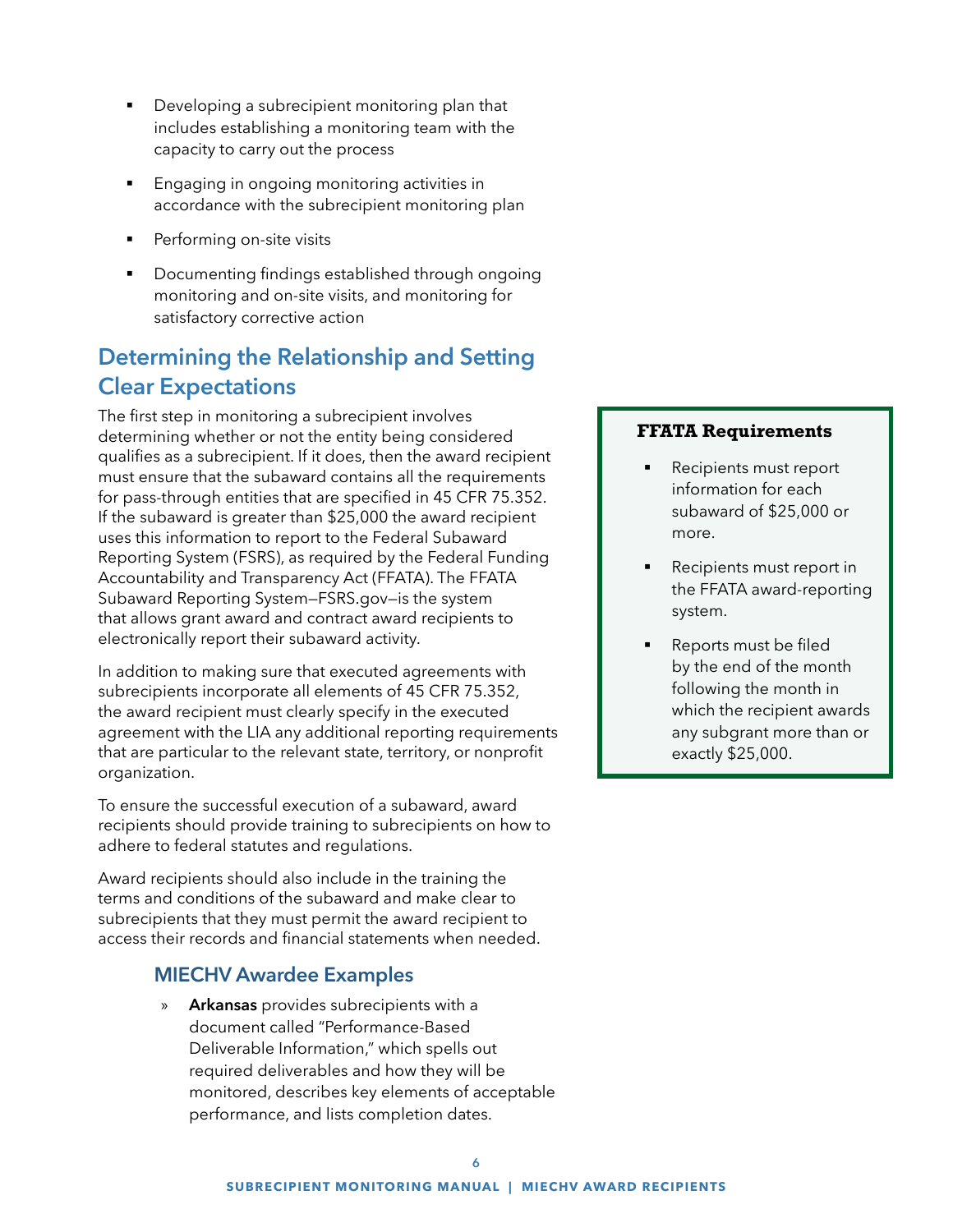- <span id="page-8-0"></span>» **Colorado** provides an orientation and training for subrecipients to review the requirements for federal grants management for MIECHV. The state also trains subrecipients' fiscal, administrative, and supervisory staff in each community every year.
- » **Florida** establishes collaborative relationships with subrecipients, emphasizing that the roles of award recipient and subrecipient are not adversarial, rather that the respective organizations are partners in achieving improved outcomes for children and families. Florida's monitoring process conveys the valuable contribution of LIAs to the success of the Florida MIECHV Program. Florida's [MIECHV Initiative Provider Quality Assurance](http://www.flmiechv.com/wp-content/uploads/2018-Florida-MIECHV-Initiative-QA-Procedures-Manual.pdf)  [Monitoring Procedure Manual](http://www.flmiechv.com/wp-content/uploads/2018-Florida-MIECHV-Initiative-QA-Procedures-Manual.pdf) is updated annually.

### **Developing a Subrecipient Monitoring Plan**

All award recipients must have a written plan that describes how they will effectively monitor subrecipients for compliance with federal program and fiscal requirements. The plan must include an evaluation of each subrecipient's risk of noncompliance or nonperformance, identify the person(s) responsible for each monitoring activity, and include timelines for each monitoring activity.

Subrecipient monitoring plans should be designed to ensure that the subaward:

- Is used for authorized purposes
- **•** Is used for allowable, allocable, and reasonable costs
- Is in compliance with federal statutes and regulations
- Is in compliance with the terms and conditions of the subaward; and
- Achieves applicable performance goals

Subrecipient monitoring plans must also include provisions for:

Review of financial and performance reports as required by the award recipient in compliance with federal requirements



- Follow-up procedures to ensure timely and appropriate action by the subrecipient on all deficiencies identified though required audits, on-site visits, or other procedures pertaining to the federal award
- Issuance of a management decision for audit findings (as applicable) pertaining to the federal award and provided to the subrecipient as required by 45 CFR 75.521

The plan must also:

- **•** Provide detailed information about what the award recipient will review regularly, how often that review will occur, and what the award recipient will examine during an on-site visit
- Explain the process for evaluating subrecipients' risk of noncompliance with federal statutes, regulations, and the terms and conditions of the subaward, and how monitoring activities may be enhanced based on risk assessments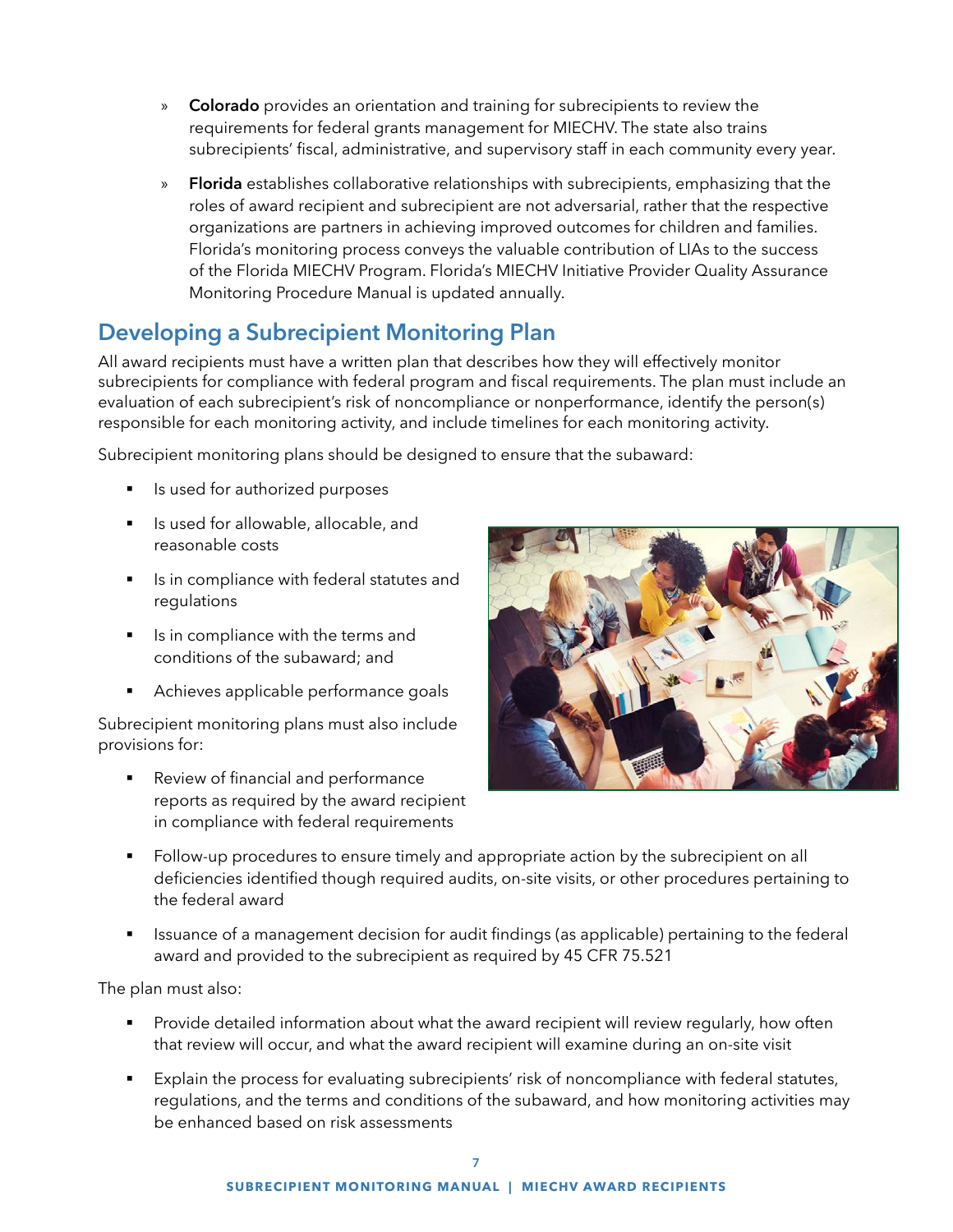- <span id="page-9-0"></span>Clearly define processes for maintaining documentation about ongoing monitoring activities and on-site visits, including findings and corrective action
- **EXECT** List protocols for sharing the results of monitoring activities, including how findings of noncompliance will be resolved
- **EXECRY** Describe the process for ensuring that deficiencies are corrected
- Itemize the possible remedies for noncompliance spelled out in 45 CFR 75.371 (including, but not limited to, temporarily withholding cash payments pending correction of the deficiency by the subrecipient; disallowing all or part of the cost of the activity or action not in compliance; wholly or partly suspending or terminating the subaward; or withholding further subawards)

### **Engaging in Ongoing Monitoring Activities**

Monitoring must be ongoing and maintained through communication and collaboration. Ongoing monitoring allows subrecipients to make corrections before compliance issues emerge. MIECHV award recipients conduct ongoing subrecipient monitoring activities throughout the year in a variety of ways. Informal monitoring may include telephone conversations or email exchanges. Formal monitoring may include written reports and monthly or quarterly document reviews.

#### **MIECHV Awardee Examples**

- » **Arkansas** regularly communicates about program and financial expectations through scheduled meetings where award recipients and subrecipients update each other. During meetings, the award recipient shares the latest changes in state or federal requirements and discusses what those changes mean in terms of a subrecipient's program and/or fiscal processes and responsibilities.
- » **West Virginia** uses a checklist, which is completed cooperatively by monitoring and compliance staff, program staff, and grants management staff. Completing the activities as listed in the checklist and throughout the grant cycle ensures standardized and consistent oversight of subaward processes.

#### **Subrecipient Monitoring Tip**

#### **Determine who is on the subrecipient monitoring team.**

The following questions will help determine members of a subrecipient monitoring team.

Identify the team member(s) who:

- Ensure that reporting requirements (e.g., the Payment Management System, FFR, and FFATA requirements) are completed
- Ensure that funds are used appropriately to implement the program and achieve desired outcomes
- Review and monitor the subrecipient's fiscal practices over time
- Plan how funds are disseminated
- Determine the mechanisms for disseminating funds (e.g., contracts, grants)

#### **Subrecipient Monitoring Tip**

Develop and use a checklist to ensure consistency across all subrecipients and to let subrecipients know what you will be reviewing.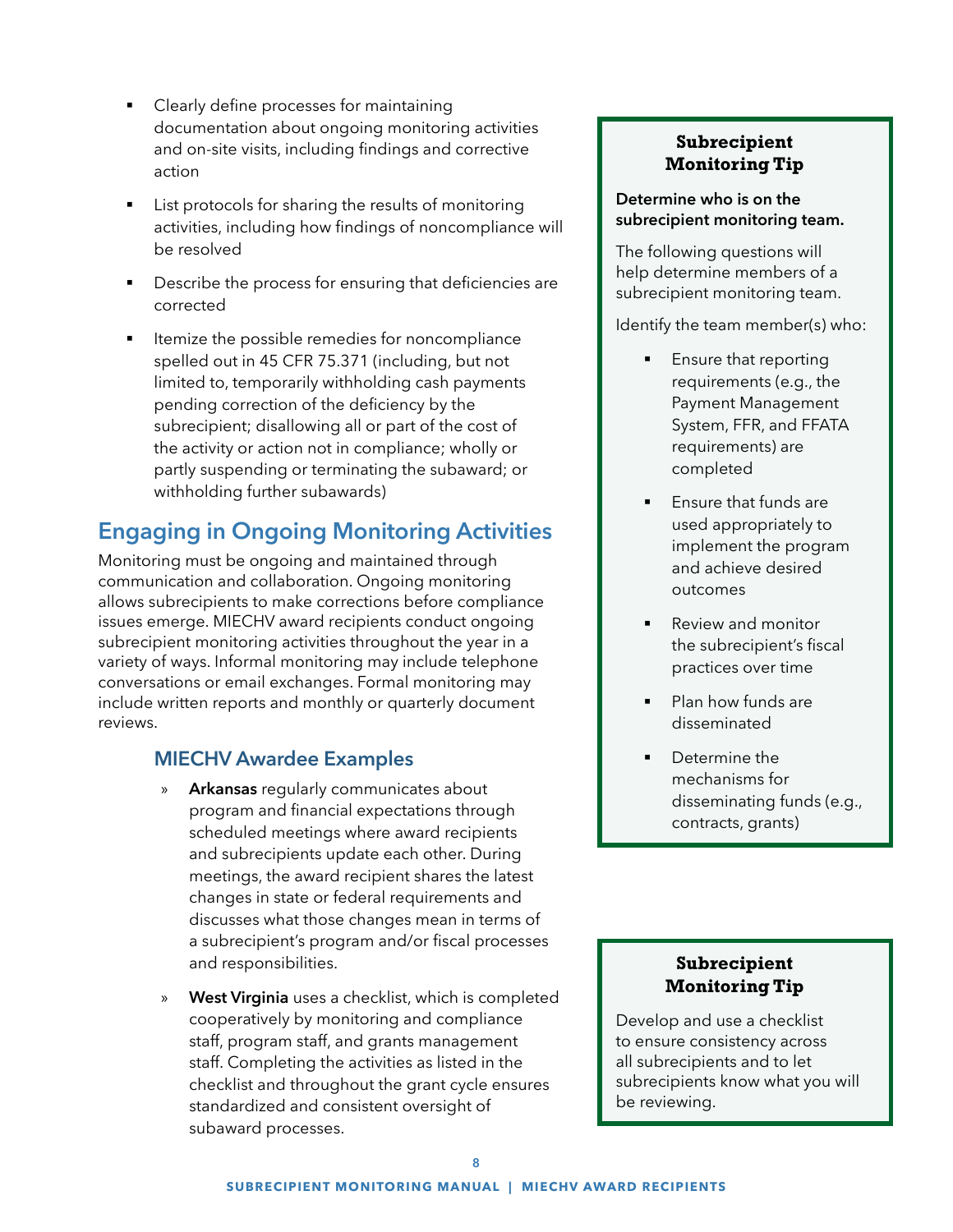- <span id="page-10-0"></span>» **Wisconsin** holds quarterly meetings with subrecipients. These meetings provide an opportunity to build connections between subrecipients and the state team while also offering information and direction on program changes, peer-to-peer networking, and professional development opportunities.
- » In **Kansas**, the program manager meets with each LIA team. During the meeting, team members report and discuss the program's progress and challenges, including the number of families contacted and enrolled. Subrecipients are required to submit a semi-annual narrative program activity and progress report that addresses their contractual scope of work. LIAs submit required benchmarks and demographic and service-delivery data on a quarterly basis. The program manager or designated contracted technical assistance provider reviews the narrative and data reports and follows up to address any questions or concerns with individual LIAs.

### **Performing On-Site Visits**

When performing on-site visits with a subrecipient, award recipients review how the subrecipient is meeting program and fiscal requirements. On-site visits include three components: pre-site visit activities, on-site activities during the visit, and post-site visit activities.

**Pre-site Visit Activities:** The visit should take place at a time that is convenient for the staff of the award recipient and subrecipient. The award recipient should let the subrecipient know in advance what to expect during the visit, who the members of the site visit team are, how much time the visit will take, and what information the subrecipient should make available for review during the visit. If used, a pre-site visit checklist should be shared with the subrecipient before the visit. Conducting a subrecipient self-assessment prior to the site visit often facilitates the visit.

The award recipient may also request from subrecipients documents to review before the site visit to establish in advance an in-depth understanding of each subrecipient's organizational structure and operations.

#### **Subrecipient Monitoring Tip**

**Use a proactive and positive approach.**

Take time to build your relationship with your subrecipients. For example, consider conducting "getting to know you" site visits.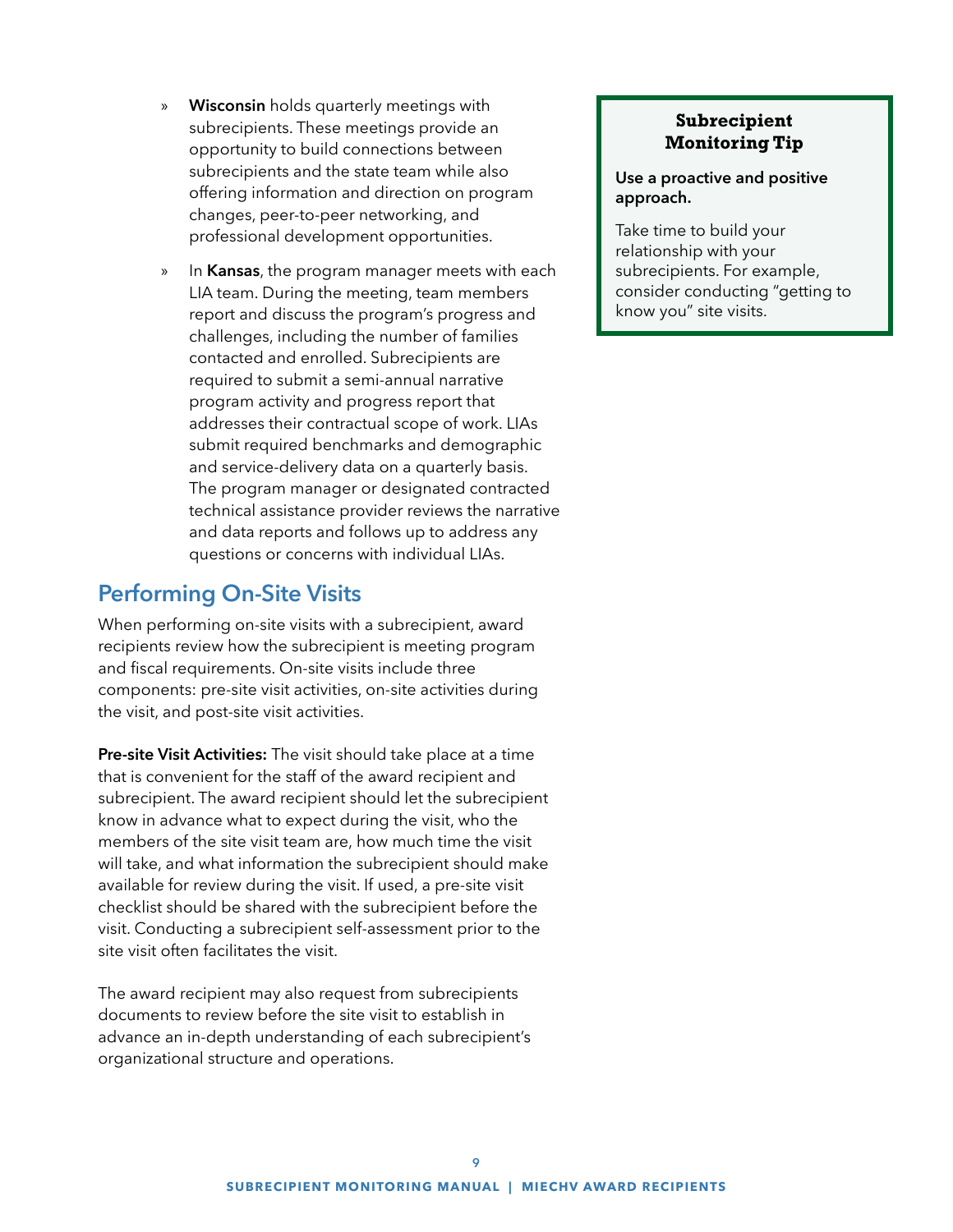#### **MIECHV Awardee Examples**

» **Florida** schedules annual on-site visits with subrecipients well in advance of the visit and provides an agenda to all participants. Subrecipients also complete selfassessment monitoring tools prior to the visit. Florida invites all stakeholders to participate in onsite visits, including administrators, supervisors, home visitors, data support staff, and model developers.



» **Wisconsin** requires subrecipients to submit information to the state team in advance of the visit. This helps focus the agenda, which includes a review of the program's data dashboard, accreditation status, and the strengths and challenges unique to each program.

**On-Site Visit Activities:** On-site visit activities include meetings, individual interviews with key subrecipient staff members, and documentation reviews. Since one of the key elements of subrecipient monitoring is assessing model fidelity, some recipients, such as **Florida** and **New York**, include representatives from model developers in their on-site visits. Other awardees choose to rely on reports from model developers to determine model fidelity.

All on-site visits should end with a debriefing, during which the award recipient shares the strengths and areas of need that are identified during the visit. The award recipient should immediately address any specific areas of noncompliance that will be addressed in the written report following the visit.

#### **MIECHV Awardee Examples**

- » **Florida's** on-site visit agenda includes:
	- A case study presentation by a home visitor
	- º A discussion of implementation successes and challenges
	- º A review of MIECHV data on capacity and service utilization, staffing, and participant retention and program completion
	- º A self-assessment
	- º A document review, reflections, and a discussion of technical assistance needs
	- º The results of monthly and quarterly performance data, expenditure reviews, and monitoring activities during the on-site visit
- » **Colorado** uses a fiscal site visit protocol. During the visit, state agency personnel review the following:
	- º Invoices for a given month, which are cross-checked with the general ledger and timesheets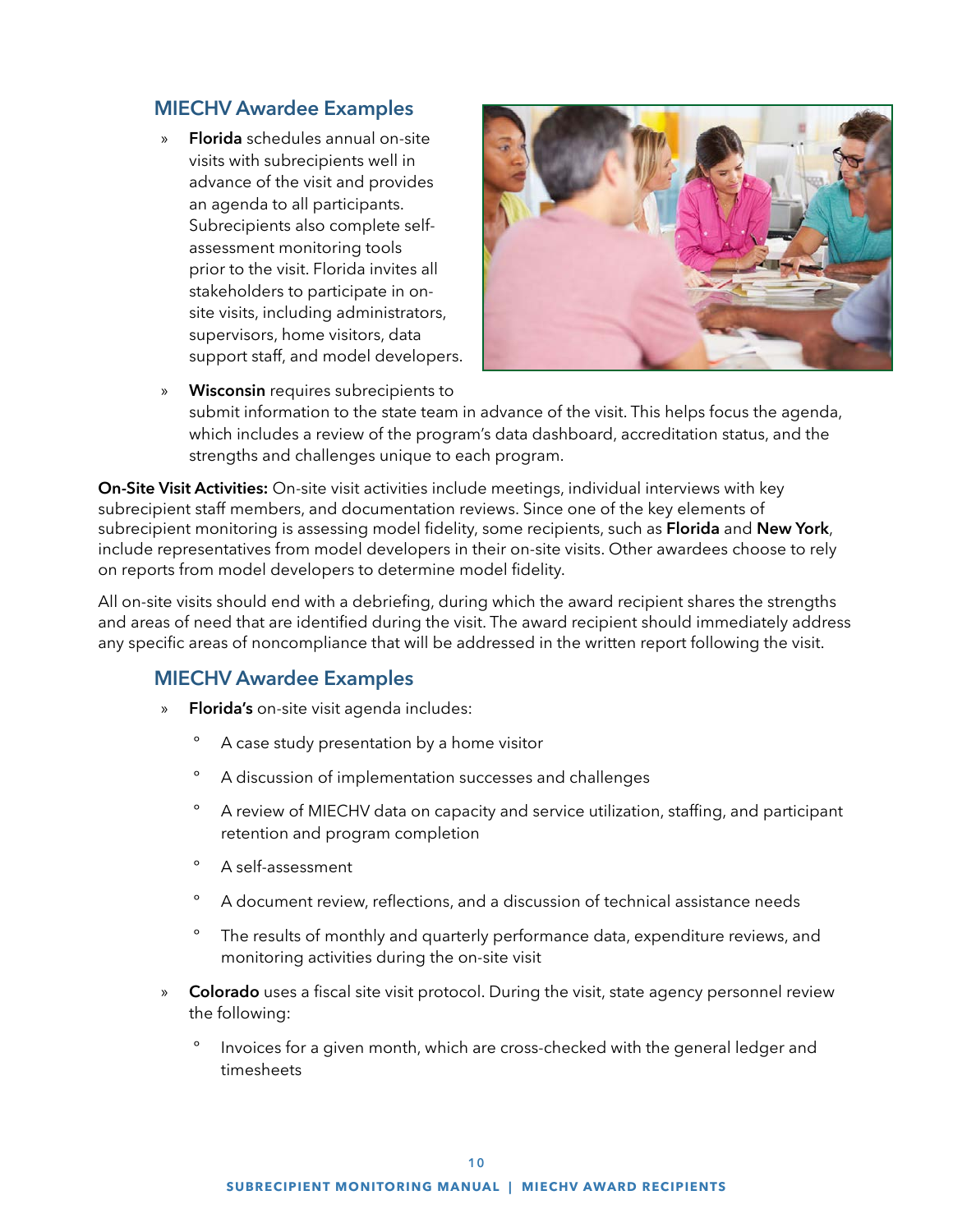- º Internal controls
- º Accounts payable policies and procedures
- º Financial statements and the general ledger
- º Statements of revenues and budgeted costs compared to actual costs for a 6-month period
- º Policies and procedures for approving general expenses, reimbursing travel expenses, reimbursing cell phone charges, and allocating costs
- **Wisconsin's** on-site visit includes a review of LIA enrollment and capacity data. Wisconsin compares the number of families enrolled at a given point and the number of families served year to date with the subrecipients' current contracted number of families to be served.

**Post-Visit Activities:** After the visit, award recipients should send to subrecipients a written report that documents strengths, areas in need of improvement, and areas of noncompliance discussed during the on-site visit.

If a corrective action plan (CAP) is needed, the award recipient should provide information about the format of the plan, actions required to address noncompliance, criteria for deeming actions successful, and the timeline for completion. Additionally, the CAP should include processes that will be implemented to prevent reoccurring noncompliance, along with follow-up activities that include technical assistance from the award recipient.

#### **MIECHV Awardee Examples**

- » **Florida** provides the results of monitoring activities in writing following the on-site visit. All areas of noncompliance that affect program implementation, staff, and clients and that are identified but not corrected during the visit must be included in the CAP.
- » **Arkansas** asks subrecipients to submit corrective action plans via an electronic system. The plans include steps needed to make changes and meet deliverables, person(s) responsible, resources or support needed (e.g., training, additional on-site visits), constraints that might inhibit completion, and expected due dates.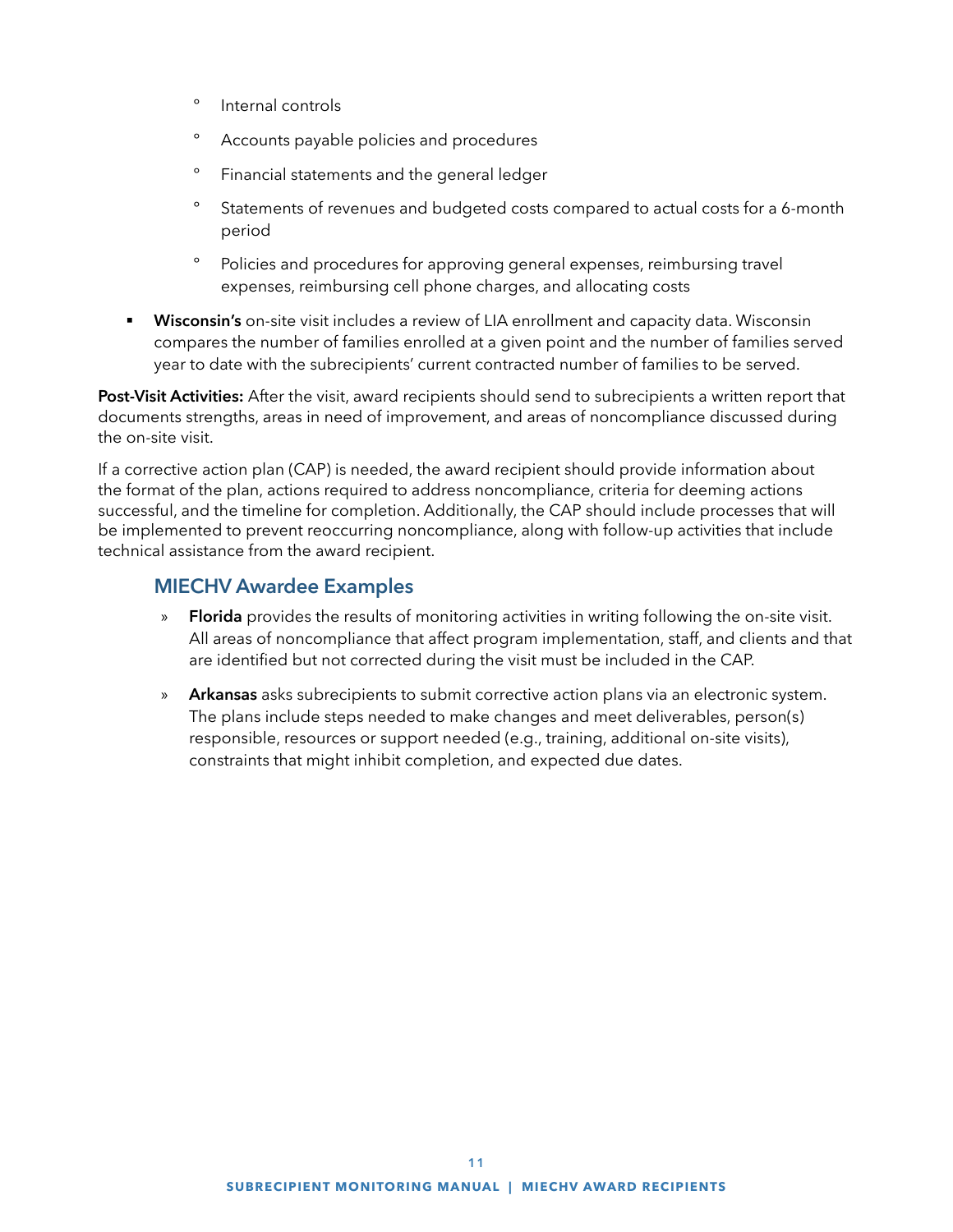# <span id="page-13-0"></span>**Awardee Subrecipient Monitoring Practices Checklist Overview**

The questions in the checklist that follows may assist award recipients in developing policies, procedures, and monitoring plans; in addressing subrecipient monitoring requirements; and in identifying areas that need improvement.

#### **How to Use This Tool**

- The checklist includes 17 questions that require yes-or-no answers, followed by prompts for awardee recipients to respond to questions, assess current practices, and consider and list applicable documents.
- Each member of a subrecipient monitoring team can complete the yes-or-no portion of the checklist individually; then all members can come together to compare answers, describe current practices, and identify applicable documents.
- After compiling the results of the checklist, team members should be able to identify any areas that currently fail to meet requirements or that could be improved. From there, the team members can develop an action plan to revise their subrecipient monitoring plan and/or policies and procedures, and identify additional documents they need to develop. As always, naming the person(s) responsible and providing timelines for completion in the action plan represent effective practice.

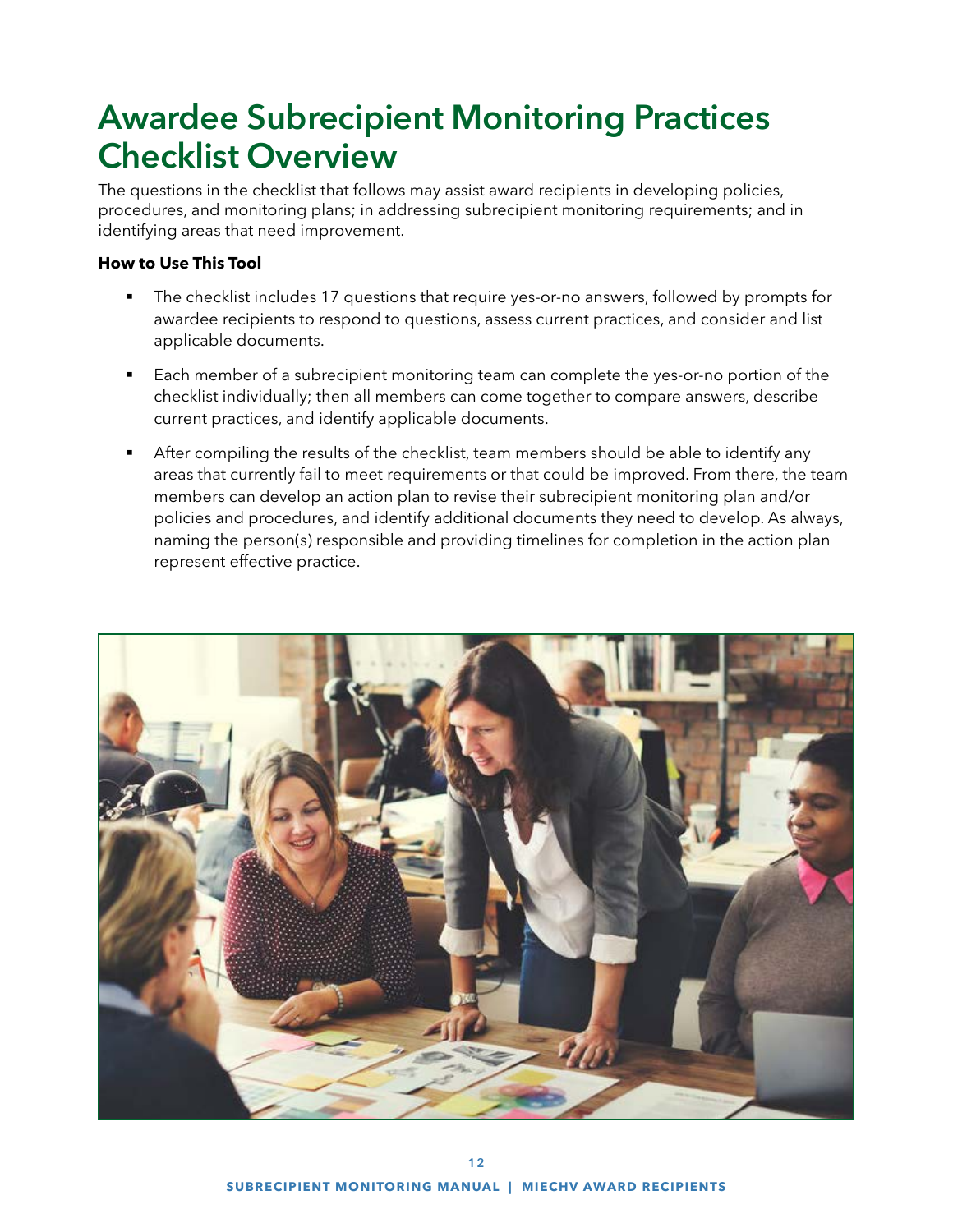# **Awardee Subrecipient Monitoring Practices Checklist**

<span id="page-14-0"></span>

| <b>Check Question</b>                                                                                                                                                                                                               | Yes | <b>No</b> | <b>Describe Your</b><br><b>Practices</b><br>What do you do to<br>meet requirements? | <b>Applicable</b><br><b>Documents</b><br>List your policies,<br>desk audit<br>procedures, tracking<br>sheets, reports, etc |
|-------------------------------------------------------------------------------------------------------------------------------------------------------------------------------------------------------------------------------------|-----|-----------|-------------------------------------------------------------------------------------|----------------------------------------------------------------------------------------------------------------------------|
| 1. Does your organization<br>have a documented<br>subrecipient monitoring plan<br>that addresses fiscal and<br>program oversight?                                                                                                   |     |           |                                                                                     |                                                                                                                            |
| 2. Does your organization<br>assess risk prior to awarding<br>a subaward contract or<br>agreement? What steps<br>are included in your risk<br>assessment?                                                                           |     |           |                                                                                     |                                                                                                                            |
| 3. Does your organization<br>have policies (including<br>procurement, competition,<br>and qualified organization<br>selection policies) for<br>selecting subrecipients and<br>contractors?                                          |     |           |                                                                                     |                                                                                                                            |
| 4. Do you have processes for<br>assessing and determining<br>whether an agreement defines<br>a subrecipient or a contractor?                                                                                                        |     |           |                                                                                     |                                                                                                                            |
| 5. Do you have processes<br>for notifying all potential<br>subrecipients that they must<br>be registered in the System for<br>Award Management in order<br>to receive a subaward? How<br>do you verify that they are<br>registered? |     |           |                                                                                     |                                                                                                                            |
| 6. Do you have signed<br>and dated written legal<br>agreements with all<br>subrecipients?                                                                                                                                           |     |           |                                                                                     |                                                                                                                            |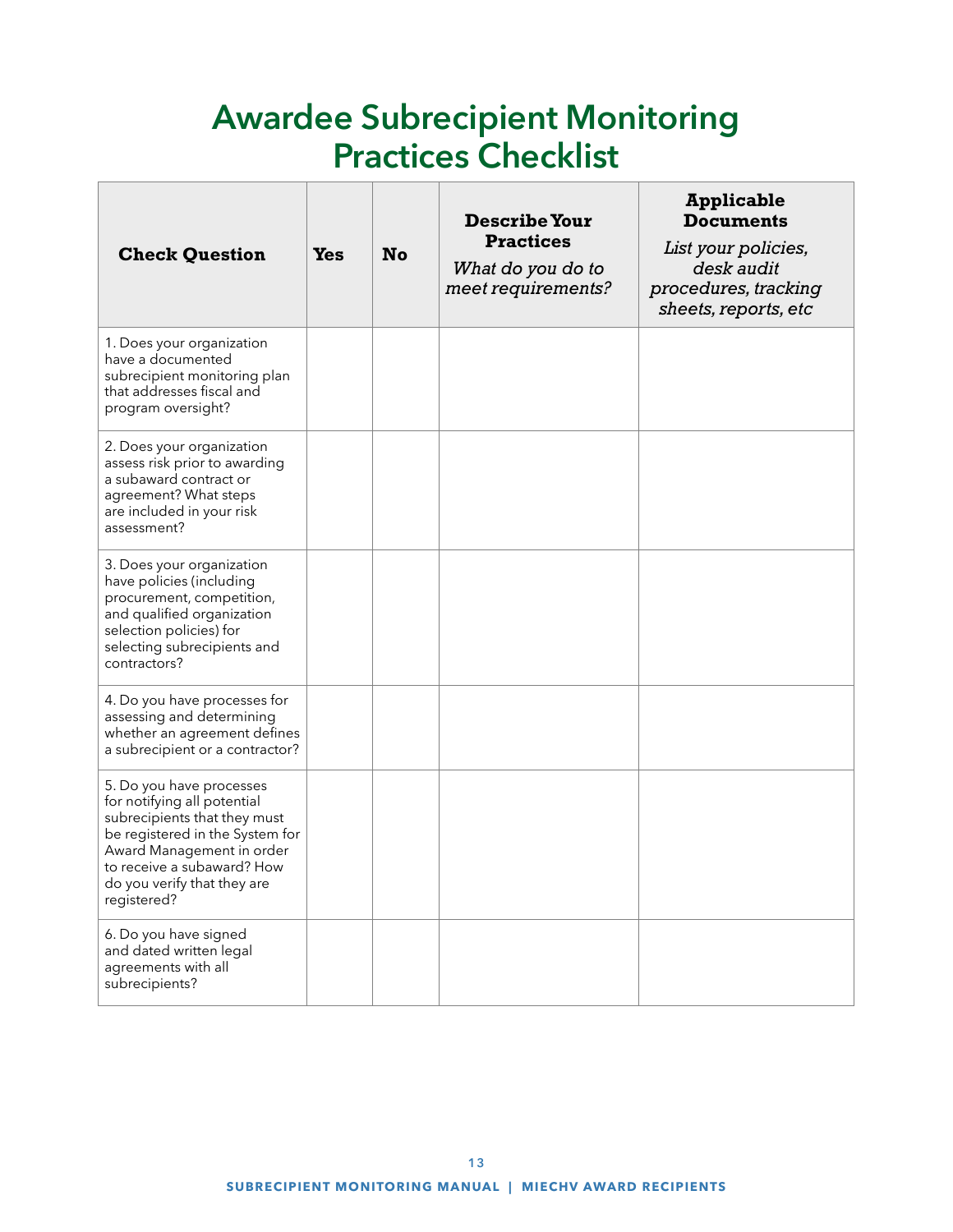| <b>Check Question</b>                                                                                                                                                                                                 | <b>Yes</b> | <b>No</b> | <b>Describe Your</b><br><b>Practices</b><br>What do you do to<br>meet requirements? | <b>Applicable</b><br><b>Documents</b><br>List your policies,<br>desk audit<br>procedures, tracking<br>sheets, reports, etc |
|-----------------------------------------------------------------------------------------------------------------------------------------------------------------------------------------------------------------------|------------|-----------|-------------------------------------------------------------------------------------|----------------------------------------------------------------------------------------------------------------------------|
| 7. Do your subrecipient<br>agreements clearly define<br>the nature of services to be<br>provided, cost structure, and<br>method of delivery; and do<br>they adhere to MIECHV and<br>other federal requirements?       |            |           |                                                                                     |                                                                                                                            |
| 8. Does your subrecipient<br>monitoring plan specify the<br>nature and frequency of fiscal<br>and program monitoring?                                                                                                 |            |           |                                                                                     |                                                                                                                            |
| 9. Does your plan include<br>processes for monitoring<br>subrecipients' programs?                                                                                                                                     |            |           |                                                                                     |                                                                                                                            |
| 10. Do you have processes<br>for monitoring subrecipients'<br>financial viability?                                                                                                                                    |            |           |                                                                                     |                                                                                                                            |
| 11. Are your subrecipients<br>maintaining the appropriate<br>supporting documentation<br>for expenditures of the<br>subaward? How do you verify<br>this?                                                              |            |           |                                                                                     |                                                                                                                            |
| 12. Do you review supporting<br>documentation for<br>subrecipients' expenditures<br>to ensure costs are allowable,<br>allocable, and reasonable to<br>the federal MIECHV awards?                                      |            |           |                                                                                     |                                                                                                                            |
| 13. Do you conduct on-site<br>reviews of your subrecipients?<br>Does your subrecipient<br>monitoring plan describe the<br>nature, frequency, and specific<br>fiscal and program oversight<br>performed during visits? |            |           |                                                                                     |                                                                                                                            |
| 14. Do you provide to your<br>subrecipients training or<br>technical assistance on the<br>requirements, if applicable?<br>How do you assess the need<br>for additional oversight?                                     |            |           |                                                                                     |                                                                                                                            |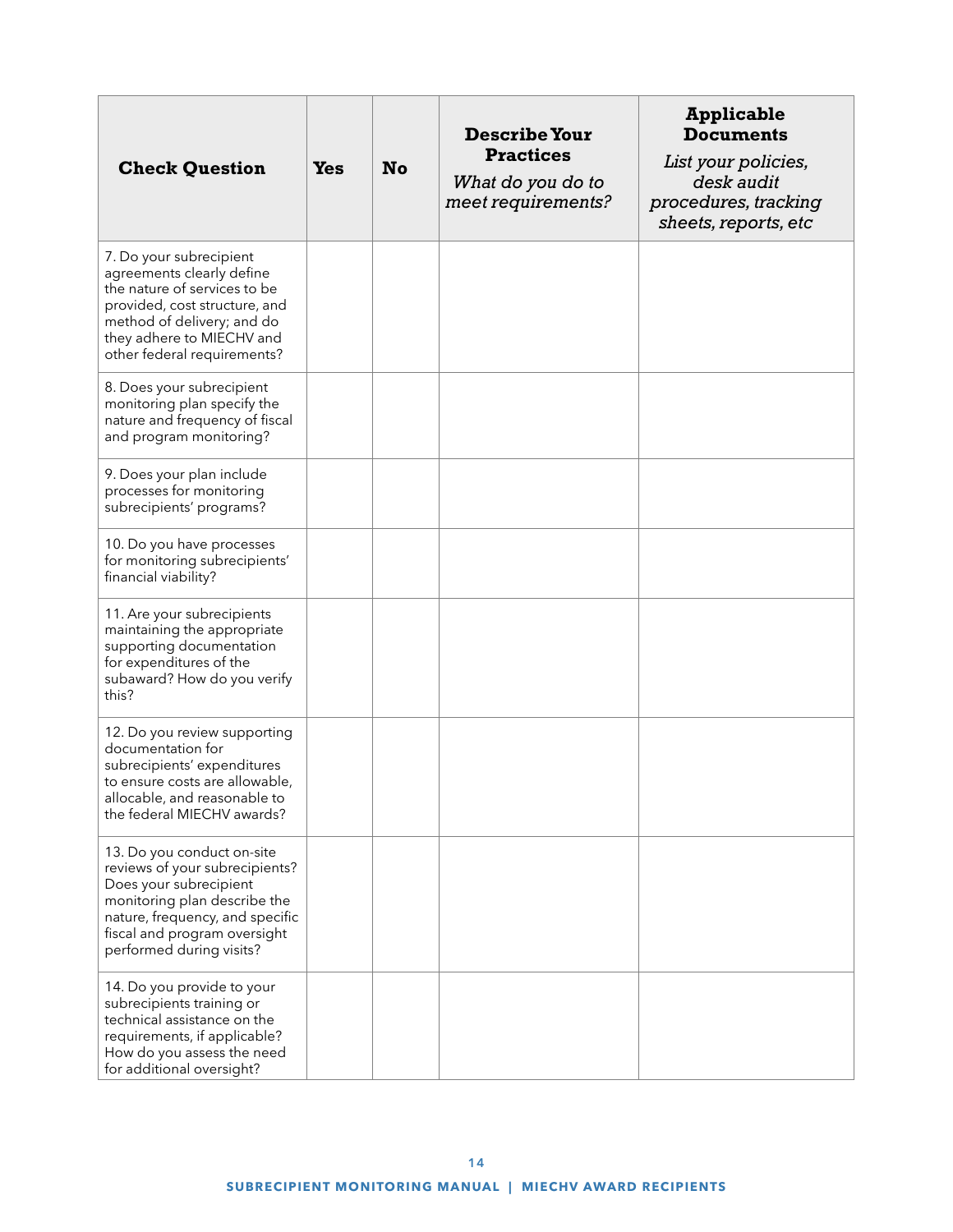| <b>Check Question</b>                                                                                                                                                 | <b>Yes</b> | No | <b>Describe Your</b><br><b>Practices</b><br>What do you do to<br>meet requirements? | Applicable<br><b>Documents</b><br>List your policies,<br>desk audit<br>procedures, tracking<br>sheets, reports, etc |
|-----------------------------------------------------------------------------------------------------------------------------------------------------------------------|------------|----|-------------------------------------------------------------------------------------|---------------------------------------------------------------------------------------------------------------------|
| 15. Do you have written<br>policies and procedures<br>for determining if your<br>subrecipients have current<br>audits, if applicable?<br>How often do you review your |            |    |                                                                                     |                                                                                                                     |
| subrecipients' audits and<br>audit-related compliance?                                                                                                                |            |    |                                                                                     |                                                                                                                     |
| 16. Do you have processes for<br>following up on subrecipient<br>deficiencies and assessing<br>corrective action?                                                     |            |    |                                                                                     |                                                                                                                     |
| 17. Do you have processes<br>for ensuring compliance<br>with the Federal Funding<br>Accountability and<br>Transparency Act (FFATA)?                                   |            |    |                                                                                     |                                                                                                                     |
| - What is the process<br>for ensuring timely<br>completion of the FFATA<br>reports?                                                                                   |            |    |                                                                                     |                                                                                                                     |
| - How do you document<br>and review your FFATA<br>compliance?                                                                                                         |            |    |                                                                                     |                                                                                                                     |